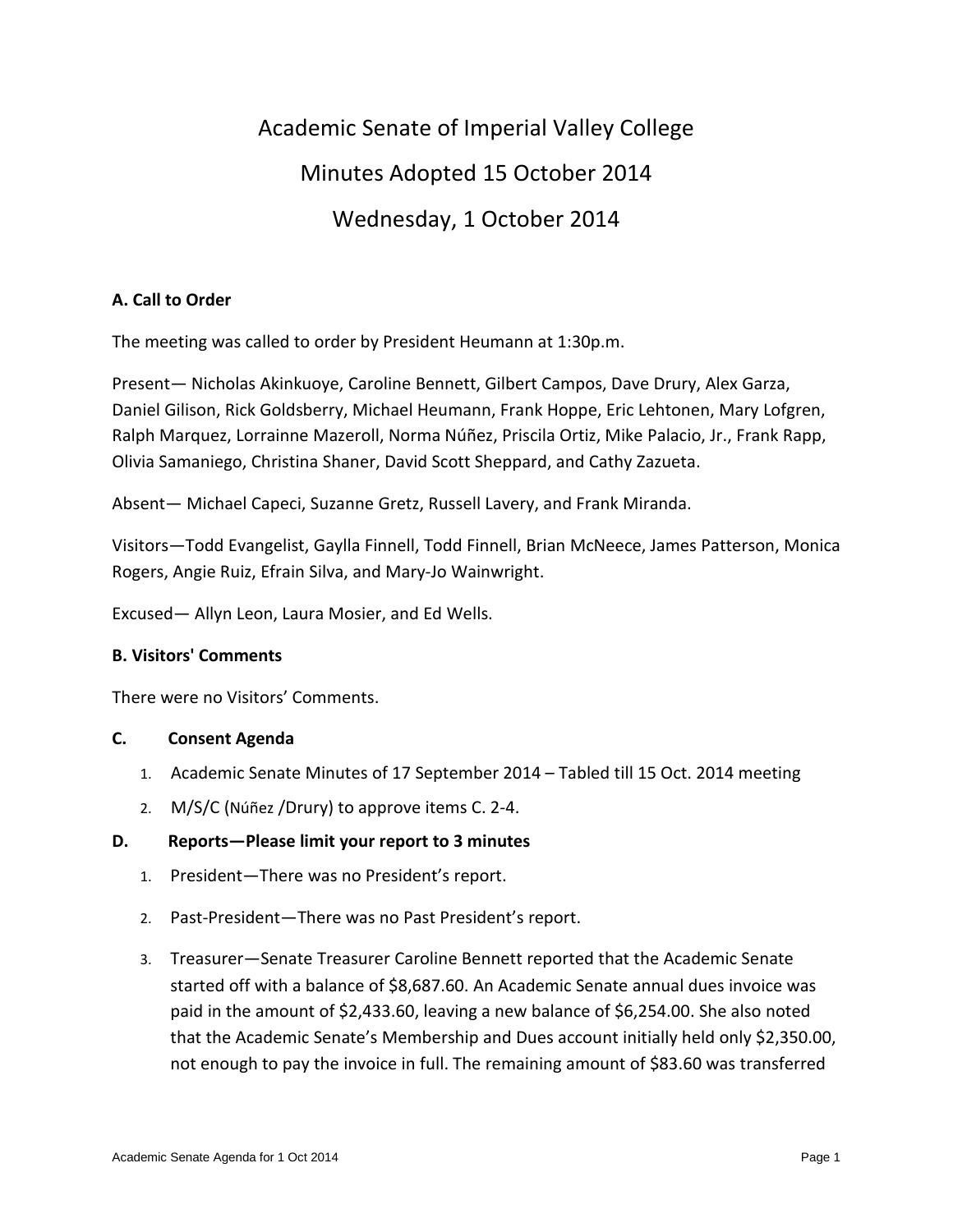into the Membership and Dues account from the Hospitality account to make up the shortfall. The higher amount was generated using an FTEs-based formula.

- 4. Associated Student Government (ASG) President—ASG President Priscila Ortiz discussed some recent ASG events including a Border Registration event and a Health Fair. There will also be a Breast Cancer Awareness event on 23 Oct. 2014, and plans are in the works to have an on-campus forum on 28 Oct. 2014 for IVC College Board candidates.
- 5. Part-Time Representative—There was no Part-Time Representative report.
- 6. Budget & Planning Committee—Academic Senate President Heumann reported that the main issues related to categorical funding in certain areas, comparing how we handle these things in comparison to how other colleges handle them. The Committee also has a new Chair: Matthew Thale.
- 7. Curriculum Committee—Frank Rapp reported the committee had a lengthy discussion of the Pathways document, a document intended to advise students on crafting their program to complete as soon as possible. Our aim is to make sure that this document didn't mislead students and was consistent with catalog information.
- 8. College Council—Daniel Gilison: The council met last Monday and had one action item, the council's approval of the committee's and subcommittee's self-evaluation forms. Our upcoming meetings will discuss each committee separately to evaluate its efforts and suggest improvements. We discussed as well the Student Services Reorganization Plan and the Foundation Scholarship.
- 9. Distance Education—Gaylla Finnell: Meeting next Wednesday. Five IVC courses are being evaluated this semester. Thanks to Mary-Jo Wainwright, Scott Simpson, Xochitl Tirado, and Audrey Morris for agreeing to be pilot faculty for the Online Education Initiative. SB 1391 signed into law 27 Sept. 2014. This has the effect of removing the open access requirement for community colleges providing courses in correctional facilities. Efrain Silva: Does that bill separate the apportionment? Gaylla Finnell: Yes.
- 10. CART—Brian McNeece: Student survey ready to launch. A Windows tablet will be offered as a prize incentive. Revision Mission & Values Statements. Increase community participation. Discrepancies within documents about drop policy. Nicholas Akinkuoye: President's Cabinet will discuss drop policy issues. Faculty participation in committees. Attendance will be tracked to conform to ACCJC's recommendations.

Michael Heumann: In future, please advise us that you would like to make a committee report and we will add that to the agenda.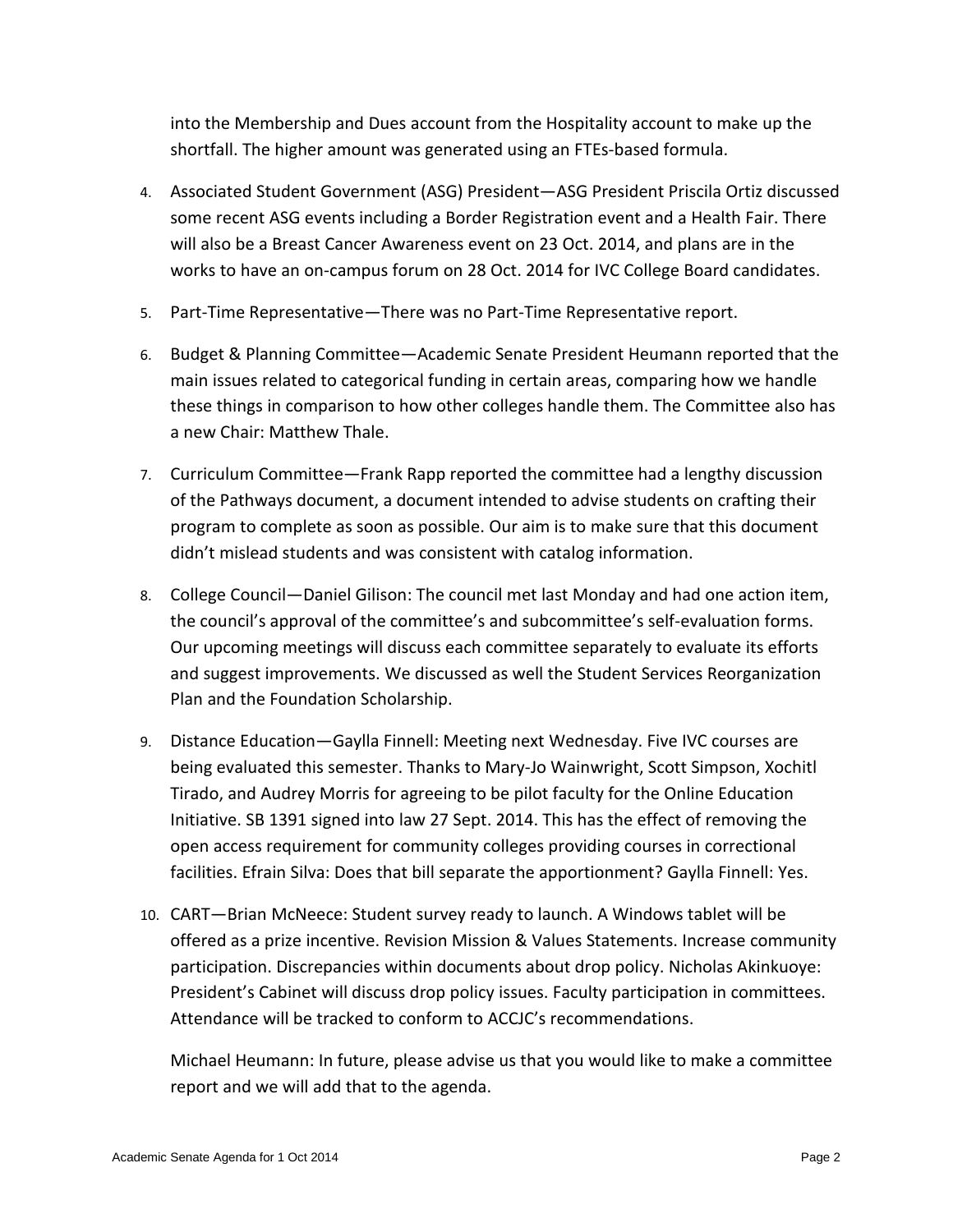### **E. Action Items**

None

#### **F. Discussion and Information Items**

- 1. Senate Retreat Michael Heumann: The Senate Retreat has been postponed till Friday, 7 Nov. 2014. David Morse, President at Academic Senate for California Community Colleges may be the featured speaker.
- 2. Public Quest for Accountability Dr. Akinkuoye: We need to take steps to safeguard IVC's image to the public. Substantively false articles have been published locally that have damaged the image of IVC and unfairly maligned the reputation of its faculty and administration. How would the Academic Senate address these issues?

Mary Lofgren: It will be hard to convince students to come forward against teachers they feel are unfair or negligent. Most are fearful of authority, and suspicious that due process would work for them. Real faculty offenders are very few, regarding tardiness to class, ending class early, etc.

Ralph Marquez: Do these offending faculty members tend to be Temporary, Part-Time, Tenured, or Tenure Track?

Christina Shaner: A claim is not a fact. Students do lie. We can't assume these claims as proven true. It's an excuse to roll out policy against all faculty.

Norma Núñez: I have knowledge of one instance for a noncredit course. We reported it to the noncredit secretary. I don't know what happened after that. Who do we report it to?

Eric Lehtonen: I know some of these things happened. If we are to move, then the administration has a right to enforce the contract to address this.

Frank Rapp: For a time I was a night administrator. I made a list of those using questionable practices and was told "no names," defeating the point. Habitual offenders should be approached individually.

Nicholas Akinkuoye: Thanks for your input. I'm also, I feel, an advocate for faculty. The students need to go through the established process. We do need to address this. We will monitor classes for faculty tardiness and attendance.

Eric Lehtonen: This evaluation process will also apply to administrators.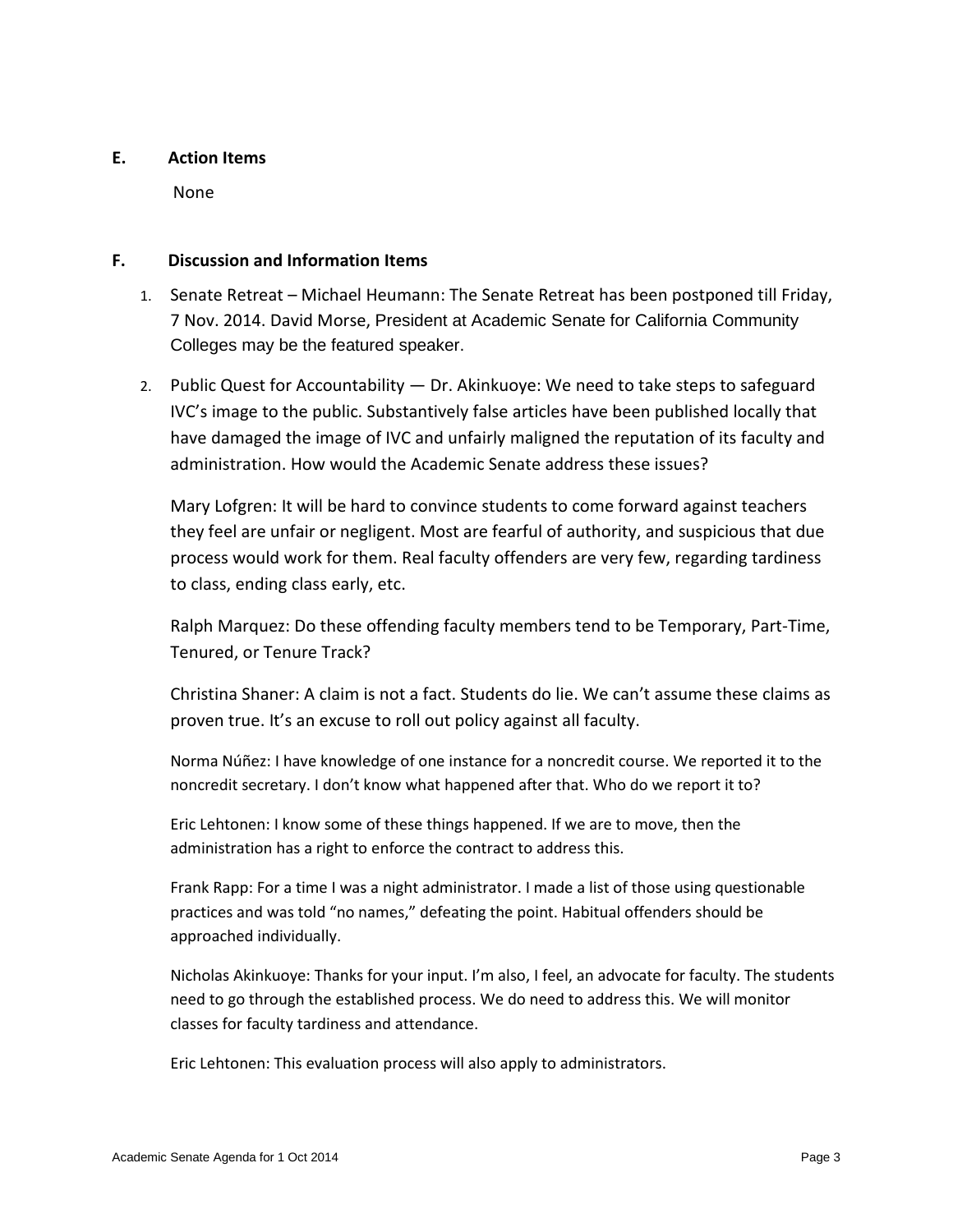Mary-Jo Wainwright: From a union point of view, due process is critical. The district has the right to enforce the contract. The district hasn't been looking. There hasn't been a night administrator for a number of years.

Dave Drury: I applaud the accountability effort.

Mary Lofgren: The unfairly maligned instructor's name should never have been published.

Nicholas Akinkuoye: I'm just asking for ammunition to effectively advocate for the faculty.

3. Foundation Scholarship Feedback — Todd Evangelist: The application window for Foundation scholarships opens today. The Foundation has improved its net worth with an \$871,000 increase since 2009, mostly through old-fashioned fundraising efforts. We've posted an online survey to get feedback about the IVC Foundation Scholarship Process. The URL for this survey is: https://www.surveymonkey.com/s/IVCF.

Ralph Marquez: Will this scholarship be promoted to students in-house or to high school seniors? Please also present this opportunity to Counseling.

Mary Lofgren: Are Foundation Ambassadors promoting these scholarships during Higher Education Week?

Todd Evangelist: Not yet.

Mary Lofgren: High school counselors sometimes don't promote IVC. The incentive that the scholarship opportunity provides would help.

- 4. Student Services Reorganization—Todd Finnell: I'll be leaving IVC this December and I will miss you all deeply. Victor Jaime wants to separate Student Services into its constituent parts: Institutional Research, Student Services, and Information Technology. The Board will be asked to authorize the recruitment of a new Vice President of Student Services. Victor Jaime will appoint an existing Dean to be an Acting Vice President of Student Services. Institutional Research will become independent, reporting directly to President Jaime. The future organization of IT is still being developed.
- 5. DE Position Paper: DE Committee Membership—Gaylla Finnell: The Distance Education Committee has added a student representative and would like to add a Part-Time Faculty representative to the voting membership of the committee.

Michael Heumann: That will be folded into the bylaws.

6. DE Position Paper: State Authorization—Gaylla Finnell: For a nonresident student to receive credit for a credit DE class, the class and the college would have to have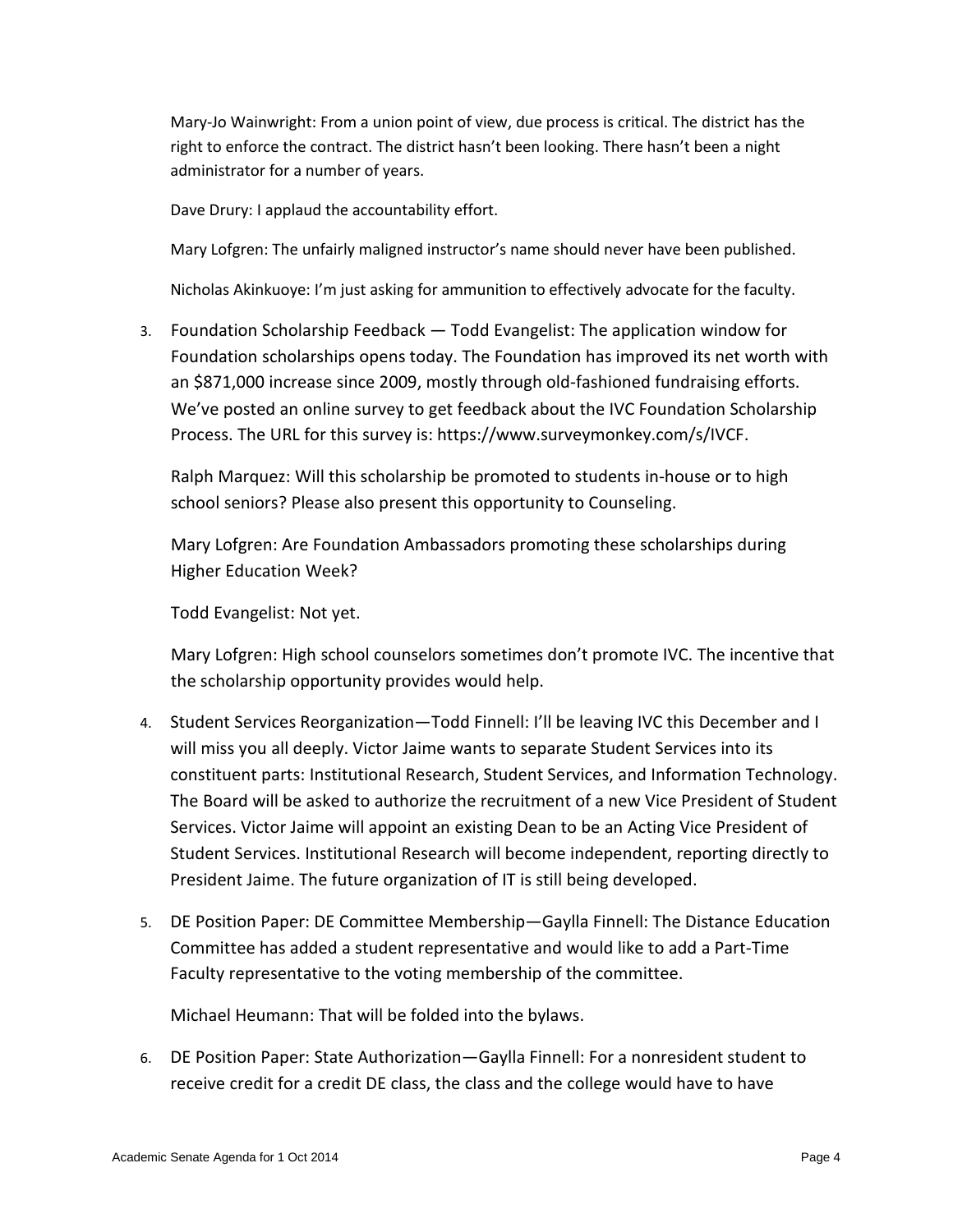authorization from the state where the student's residence is. Some states charge up to \$10,000 for such authorization. We want to restrict Distance Education classes to residents only. We are required to come up with a policy for this by 1 July 2015. If faculty teaching DE courses live in another state, then additional authorization is needed.

Frank Hoppe: We're very close to Mexico, and some IVC students and faculty live there. How would this affect DE courses?

Gaylla Finnell: I have no information on that.

Daniel Gilison: How quick is the authorization process? Is Arizona one of the states that doesn't charge for authorization?

Gaylla Finnell: The process is pretty easy for the 38 free states.

Ralph Marquez: Will there be any consortium action to streamline this process?

Gaylla Finnell: Current law requires every college to do this individually.

Mary-Jo Wainwright: How will this residency requirement affect veterans? Will teachers be required to verify anything?

Todd Finnell: All veterans will be considered as in-state.

Michael Heumann: Calls for a resolution to adopt these papers.

- 7. Committee Vacancies—Michael Heumann: Alison Brock was selected to fill the vacancy in the Technology Planning Committee. Campus Hour Committee may need an additional member.
- 8. Senate Fundraiser—Tabled.
- 9. Syllabi Template Gaylla Finnell: Described new template.

Mary-Jo Wainwright: Did you change any required language? Can you send a list of changes when you email teachers?

Gaylla Finnell: I will next time.

Mary-Jo Wainwright: If my syllabus is already accessible, do I have to redo it in this template?

Gaylla Finnell: This will make it easier for students. The Academic Senate gets to decide whether the template will be mandatory or not.